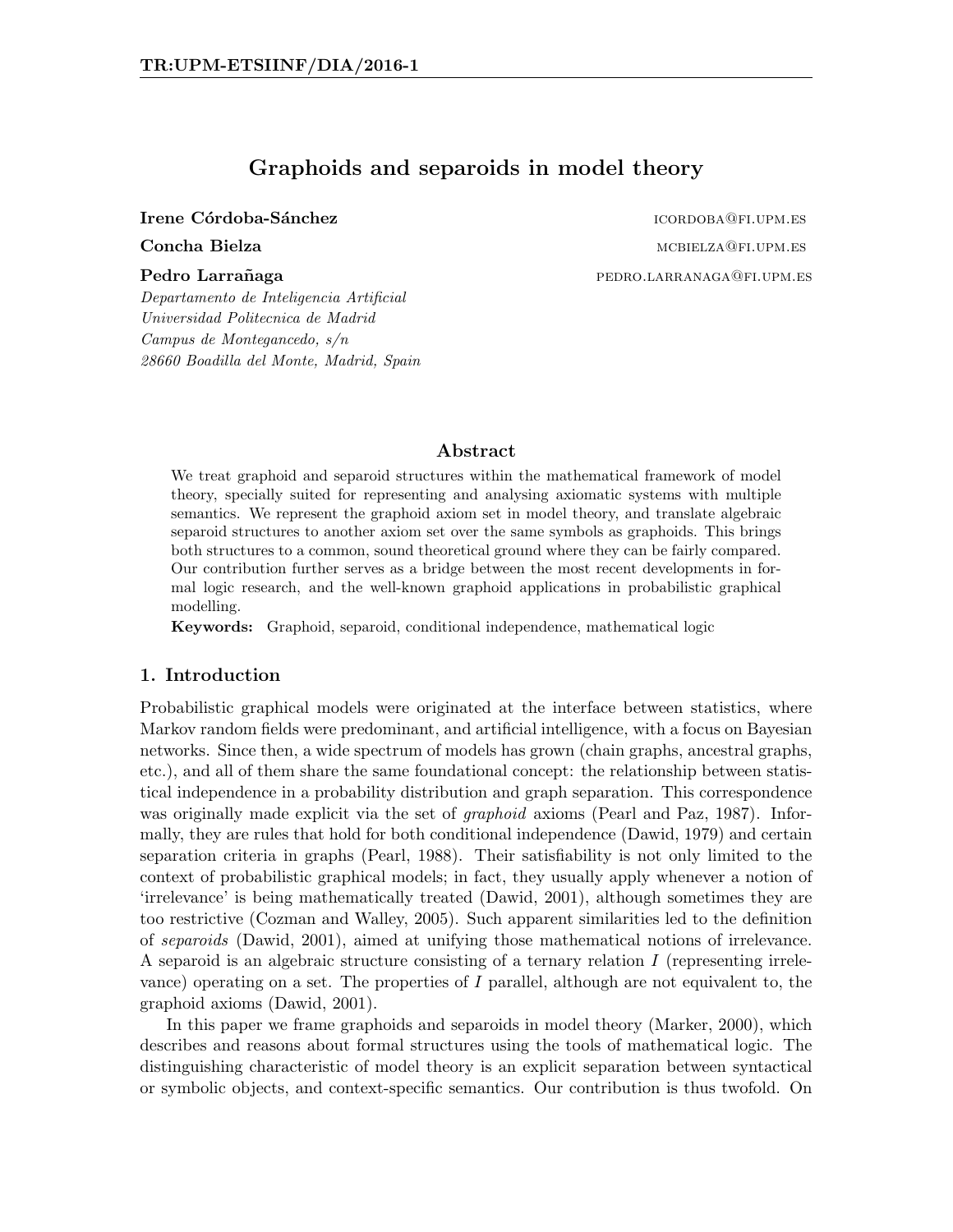the one hand, we exploit the natural suitability of model theory for treating axiom systems (syntax) with varied applications (semantics), such as graphoids. On the other hand, we translate the algebraic separoid structure to an axiom set over the same symbols used for graphoids, thus bringing both structures to a common, sound theoretical ground (model theory) where they can be fairly compared. Furthermore, recently researchers in mathematical logic have defined a new logic for intuitively reasoning about independence (Grädel and Väänänen, 2013), which is being actively developed and studied (Hannula et al., 2016). This logic resembles the separoid structure, rather than the more well-known graphoid axioms. Thus, our contribution serves as a bridge between these recent formal developments and graphoid applications in probabilistic graphical modelling, which can be exploited for the potential benefit of both research areas.

The rest of the paper is structured as follows. Section 2 gives a preliminary introduction to model theory. Separoids and graphoids are both defined in Section 3. We formalize them within model theory in Sections 4 and 5, using two complementary approaches, which are unified in Section 6. In Section 7 we summarize the main conclusions and discuss prospective research directions. Appendix A contains auxiliary results used throughout the paper.

## 2. Preliminaries in model theory

The main purpose of model theory is to describe mathematical structures from the perspective of logic. Intuitively, a mathematical structure consists of a set, together with special functions, relations, and elements. These are represented with a chosen language.

**Definition 1.** A set of symbols L is called a *first-order language* when it contains:

- Relation, constant and function symbols. For relations and functions a strictly positive number n must be specified, called its *arity*  $(n$ -ary relation or function). Intuitively, this represents the number of elements operated or related by the represented function or relation, respectively. Sometimes, for technical convenience, constants are considered as functions with 0 arity.
- Logical symbols: variables  $(x, y, z, v_1, v_2, ...)$ , connectors  $(\neg, \rightarrow)$  and the universal quantifier (∀).
- A 2-ary relation symbol,  $=$ , called *equality*.

The set of function symbols (including constants) is denoted as  $L_{\mathcal{F}}$ , the set of relation symbols (including =) as  $L_{\mathcal{R}}$ . Logical symbols and the relation = are always present in all first-order languages, and thus they are not explicitly specified when defining them.

Just as first-order languages represent the syntax in model theory, the semantics is provided by interpreting those symbols according to the mathematical structure we want to describe.

**Definition 2.** Let L be a first-order language. A L-structure  $A$  is composed of:

- a non-empty set  $A$ ;
- a set  $R^{\mathcal{A}} \subseteq A^m$  for each m-ary relation  $R \in L_{\mathcal{R}}$ ;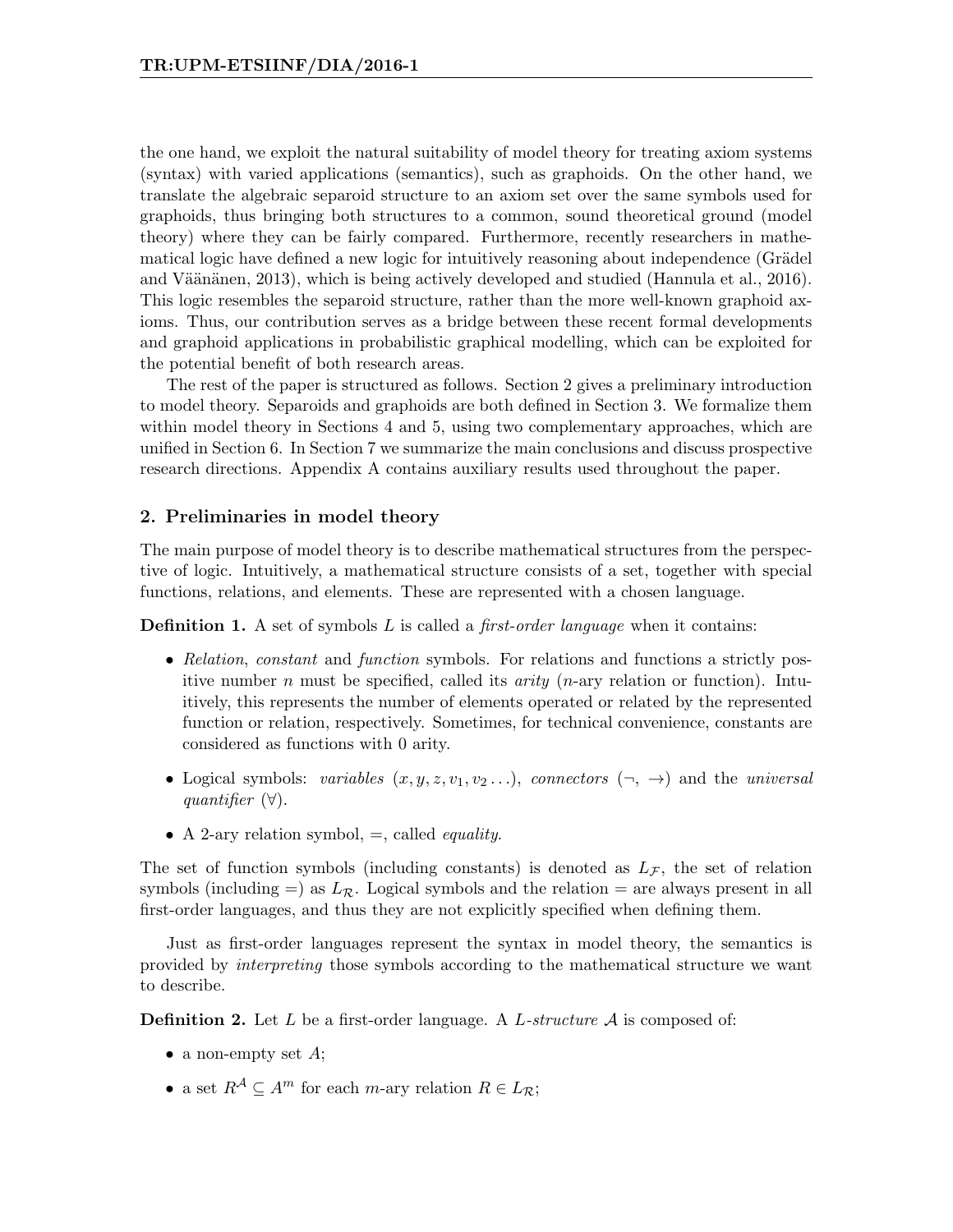• a function  $f^{\mathcal{A}}: A^n \mapsto A$  for each *n*-ary function  $f \in L_{\mathcal{F}}$ ,

and denoted as  $\mathcal{A} = \langle A, \{f^{\mathcal{A}}\}_{f \in L_{\mathcal{F}}}, \{R^{\mathcal{A}}\}_{R \in L_{\mathcal{R}}}\rangle$ . A is called the *universe* of  $\mathcal{A}$ , and for each  $s \in L_{\mathcal{F}} \cup L_{\mathcal{R}}$ ,  $s^{\mathcal{A}}$  is called the *interpretation* of s in  $\mathcal{A}$ .  $=$ <sup> $\mathcal{A}$ </sup> is always interpreted as the equality among elements in A.

**Example 1.** Consider the first-order language  $L = \{\leq\}$ , where  $\leq$  is a 2-ary relation symbol, aimed at describing ordered mathematical structures. The following are representations of standard mathematical structures as L-structures:

- $\mathcal{R} \coloneqq \langle \mathbb{R}, \leq^{\mathcal{R}} \rangle$ , where  $\leq^{\mathcal{R}}$  is the usual less or equal than relation in R.
- $S \coloneqq \langle 2^S, \leq^S \rangle$ , where S is a set,  $2^S$  denotes its power set, and  $\leq$  is interpreted as the set inclusion.
- $\mathcal{V} := \langle V, \leq^{\mathcal{V}} \rangle$  where V is the vertex set of an acyclic digraph and  $(u, v) \in \leq^{\mathcal{V}}$  when v is reachable from u by a directed path.

### 2.1 Syntax: Formulas and theories

Our aim is to use finite sequences of the symbols in a first-order language  $L$  to construct logical statements about L-structures. Thus, we need to establish which of such finite sequences are going to be considered valid. These valid sequences are called formulas of  $L$ , which are in turn defined using the more basic notion of language term:

**Definition 3.** The set of terms of L,  $Ter(L)$ , is the smallest set of finite sequences of symbols in L containing the variables and such that if  $t_1, \ldots, t_n \in \text{Ter}(L)$  and  $f \in L_{\mathcal{F}}$  is *n*-ary, then  $ft_1 \tldots t_n \in \text{Ter}(L)$ .

**Definition 4.** An atomic formula is  $Rt_1 \tldots t_m$  where  $R \in L_{\mathcal{R}}$  is m-ary and  $t_i \in \text{Ter}(L)$ for  $1 \leq i \leq m$ . The set of formulas of L, For(L), is the smallest set of finite sequences of symbols in L containing the atomic formulas and such that if  $F, G \in \text{For}(L)$ , then  $\neg F$ ,  $F \to G$  and  $\forall v F$  belong to For(L). The following abbreviations are commonly used: if  $F, G \in \text{For}(L), F \vee G$  for  $\neg F \rightarrow G, F \wedge G$  for  $\neg(\neg F \vee \neg G), F \leftrightarrow G$  for  $(F \rightarrow G) \wedge (G \rightarrow F)$ and  $\exists x$  for  $\neg \forall x \neg$ .

If  $R \in L_{\mathcal{R}}$  is 2-ary, we will write the atomic formula  $R t_1 t_2$  as  $t_1 R t_2$ ; for m-arity such formulas will be sometimes parenthesized as  $R(t_1, \ldots, t_m)$ . Analogously, when  $f \in L_{\mathcal{F}}$  is 2ary,  $ft_1t_2$  will be sometimes denoted as  $t_1ft_2$ , whereas function symbols of any arity (except constants) will appear parenthesized most times.

In order to arrive at our main syntactic object of interest, we first need to formalize the notion of closed formulas. This allows us to define L-theories, which, intuitively, are sets of formulas stating properties about the functions and relations in our mathematical structure of interest.

**Definition 5.** Let  $F \in \text{For}(L)$ . The set of sub-formulas of F, SubFor $(F)$ , is recursively defined as:  $\{F\}$  if F is atomic,  $\{F\} \cup \text{SubFor}(G)$  if F is  $\neg G$  or  $\forall vG$ , and  $\{F\} \cup \text{SubFor}(G) \cup$ SubFor $(H)$  if F is  $G \to H$ . An occurrence of a variable v in F is said to be free if it does not exist  $G \in SubFor(F)$  such that  $\forall v G \in SubFor(F)$ . The variable v is said to be free in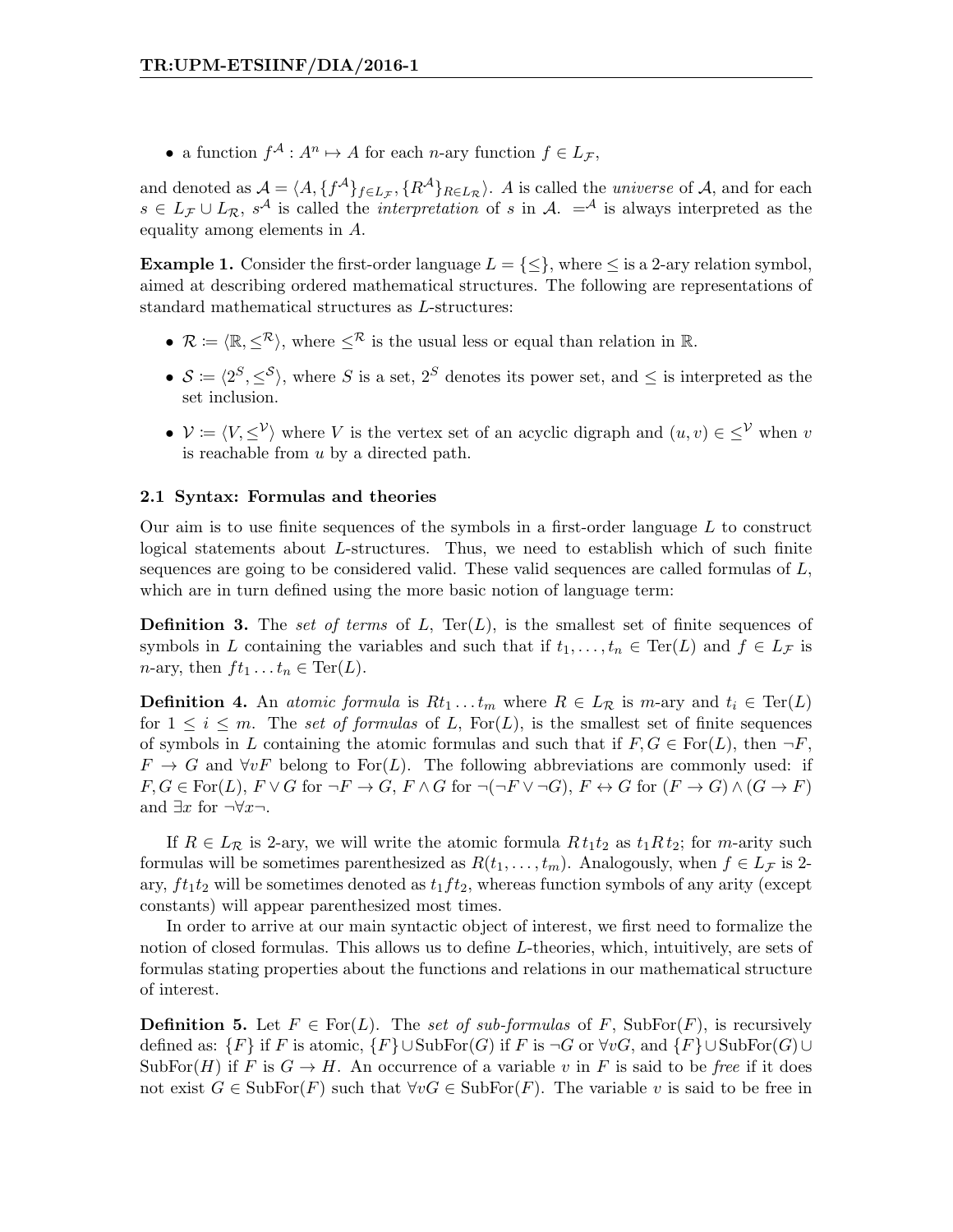$F$  if it has a free occurrence in  $F$ . We indicate that the free variables of  $F$  are contained in  $\{x_1, \ldots, x_n\}$  as  $F(x_1, \ldots, x_n)$ . F is said to be a *closed formula* if it contains no free variables, and the set of closed formulas of L is denoted as  $\overline{\text{For}}(L)$ . If F is  $F(x_1, \ldots, x_n)$ , then  $\forall x_1 \dots \forall x_n F$  is called the *universal closure* of F.

**Definition 6.** A set  $T \subseteq \overline{For}(L)$  is called a L-theory, or theory in L. An element  $F \in T$  is called an axiom of T.

**Example 2.** If  $L = \{\leq\}$ , Ter(L) consists on the set of variables, since there is no function symbol in L. Thus, an atomic formula, composed only by terms, is for example  $x \leq y$ , where the variables x and y are free. If instead  $L = \{\sqcup, \sqcap\}$ , where  $\sqcup$  and  $\sqcap$  are 2-ary function symbols, then  $x \sqcup y$  is a non-variable term. A formula in such language would be  $\forall x \forall y \ x \sqcup y = x \sqcap y$ ; in fact, this is a closed formula, and thus could be part of a L-theory.

## 2.2 Semantics: Satisfiability and models

We will now formalize how formulas are interpreted; that is, how to provide semantics for those sequences of symbols with respect to a L-structure. The building blocks of formulas, terms, are interpreted directly with respect to the L-structure, whereas formulas rely on those term interpretations and specified logical symbol semantics.

**Definition 7.** Let  $t \in \text{Ter}(L)$ , where the variables appearing in t are  $x_1, \ldots, x_n$ . The interpretation of t is recursively defined as the function  $t^{\mathcal{A}}: A^{n} \mapsto A$  such that for each  $\bar{a} = (a_1, \ldots, a_n) \in A^n$ ,  $t^{\mathcal{A}}(\bar{a}) = a_i$  if t is the variable  $x_i$ , and  $t^{\mathcal{A}}(\bar{a}) = f^{\mathcal{A}}(t_1{}^{\mathcal{A}}(\bar{a}), \ldots, t_l{}^{\mathcal{A}}(\bar{a}))$ if t is  $ft_1 \ldots t_l$  with f a l-ary function symbol.

**Definition 8.** Let A be a L-structure,  $F(x_1, \ldots, x_n) \in \text{For}(L)$  and  $\bar{a} = (a_1, \ldots, a_n) \in A^n$ . F is satisfied in A for  $\bar{a}$ , and denoted as  $A \models F(\bar{a})$ , if:

- When F is  $Rt_1 \tldots t_n$  with  $R \in L_{\mathcal{R}}$ , R n-ary, and  $t_1, \ldots, t_n \in \text{Ter}(L)$ , that is, when F is atomic:  $(t_1{}^{\mathcal{A}}(\bar{a}), \ldots, t_n{}^{\mathcal{A}}(\bar{a})) \in R^{\mathcal{A}};$
- When F is  $\neg G: \mathcal{A} \not\models G(\bar{a}) \ (\not\models \text{means not satisfied});$
- When F is  $G \to H: \mathcal{A} \models G(\bar{a})$  implies  $\mathcal{A} \models H(\bar{a})$ ;
- When F is  $\forall x G$ : for all  $d \in A$ ,  $\mathcal{A} \models G(\bar{a}, d)$  (d substitutes  $a_i$  if x is  $x_i$ ).

Note that abbreviations  $(\wedge, \vee, \leftrightarrow, \exists)$  obtain their usual semantics (and, or, iff, exists).

Finally, we have arrived at our main semantic object of interest: models for L-theories. Intuitively, these are the mathematical structures that comply with the explicit properties that we have described closed formulas in a theory.

**Definition 9.** Let T be a L-theory. The set of models of T is Mod(T) := { $\mathcal{A}$  L−structure :  $\mathcal{A} \models F$  for all  $F \in T$ . The notation  $\mathcal{A} \in Mod(T)$  is used interchangeably with  $\mathcal{A} \models T$ .

A summary of the preliminaries introduced in this section is presented in Figure 1.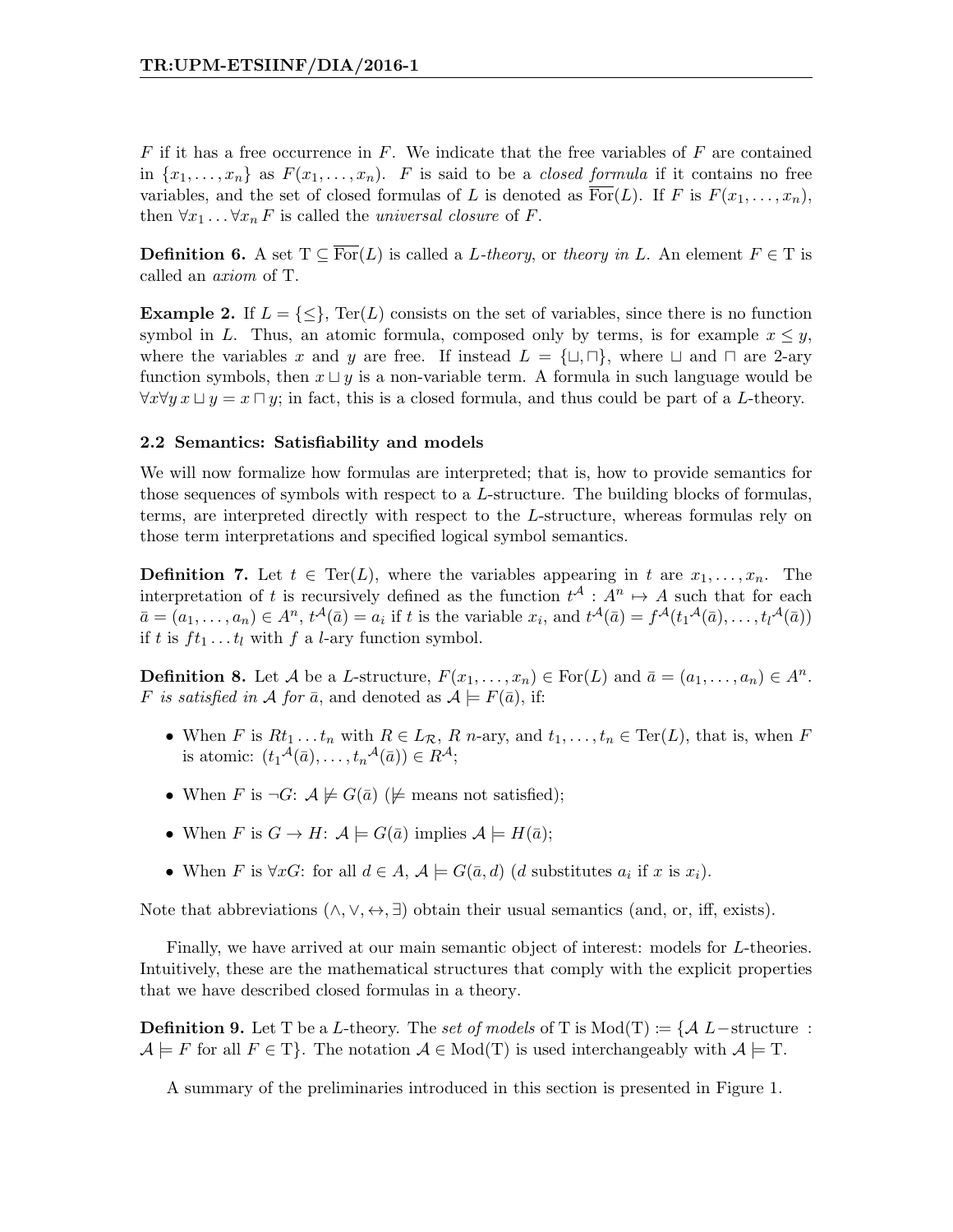

Figure 1: Key concepts in model theory, separated by syntax (gray) and semantics (white).

## 3. Lattices, separoids and graphoids

Separoid structures are special types of *lattices* (Grätzer, 2003). A lattice is a *partially* ordered set (poset) in which the join/supremum or meet/infimum exist between every two elements. When the former occurs, the structure is called *join semi-lattice*, whereas if the latter holds, it is called *meet semi-lattice*. When both situations occur, the set is said to be lattice ordered.

**Definition 10.** A *semi-separoid* is a set A with join semi-lattice structure, together with a collection I of triples of A, satisfying, for all  $a, b, c, d \in A$ ,

- $\bullet$   $(a, b, a) \in I$ ;
- if  $(a, b, c) \in I$  then  $(b, a, c) \in I$ ;
- if  $d \leq b$  and  $(a, b, c) \in I$  then  $(a, c, d) \in I$  and  $(a, b, \sup\{c, d\}) \in I$ ;
- if  $(a, b, c) \in I$  and  $(a, d, \sup\{b, c\}) \in I$  then  $(a, \sup\{b, d\}, c) \in I$ ;

where  $\sup\{\cdot\}$  denotes the supremum function. The stronger notion of *separoid* involves a lattice instead of a semi-lattice, and has the additional property that if  $c \leq b$  and  $d \leq b$ , then  $(a, b, c) \in I$  and  $(a, b, d) \in I$  implies  $(a, b, inf\{c, d\}) \in I$ , being inf $\{\cdot\}$  the infimum function.

**Definition 11.** A *semi-graphoid* is a set I of triples of pairwise disjoint subsets of a finite set V, satisfying the following properties, for all  $A, B, C, D \in 2^V$ ,

- $(A, \emptyset, A) \in I$ ;
- if  $(A, B, C) \in I$  then  $(B, A, C) \in I$ ;
- if  $(A, B \cup D, C) \in I$  then  $(A, B, C) \in I$ ,  $(A, D, C) \in I$  and  $(A, B, C \cup D) \in I$ ;
- if  $(A, B, C \cup D) \in I$  and  $(A, D, B \cup C) \in I$  then  $(A, B \cup D, C) \in I$ .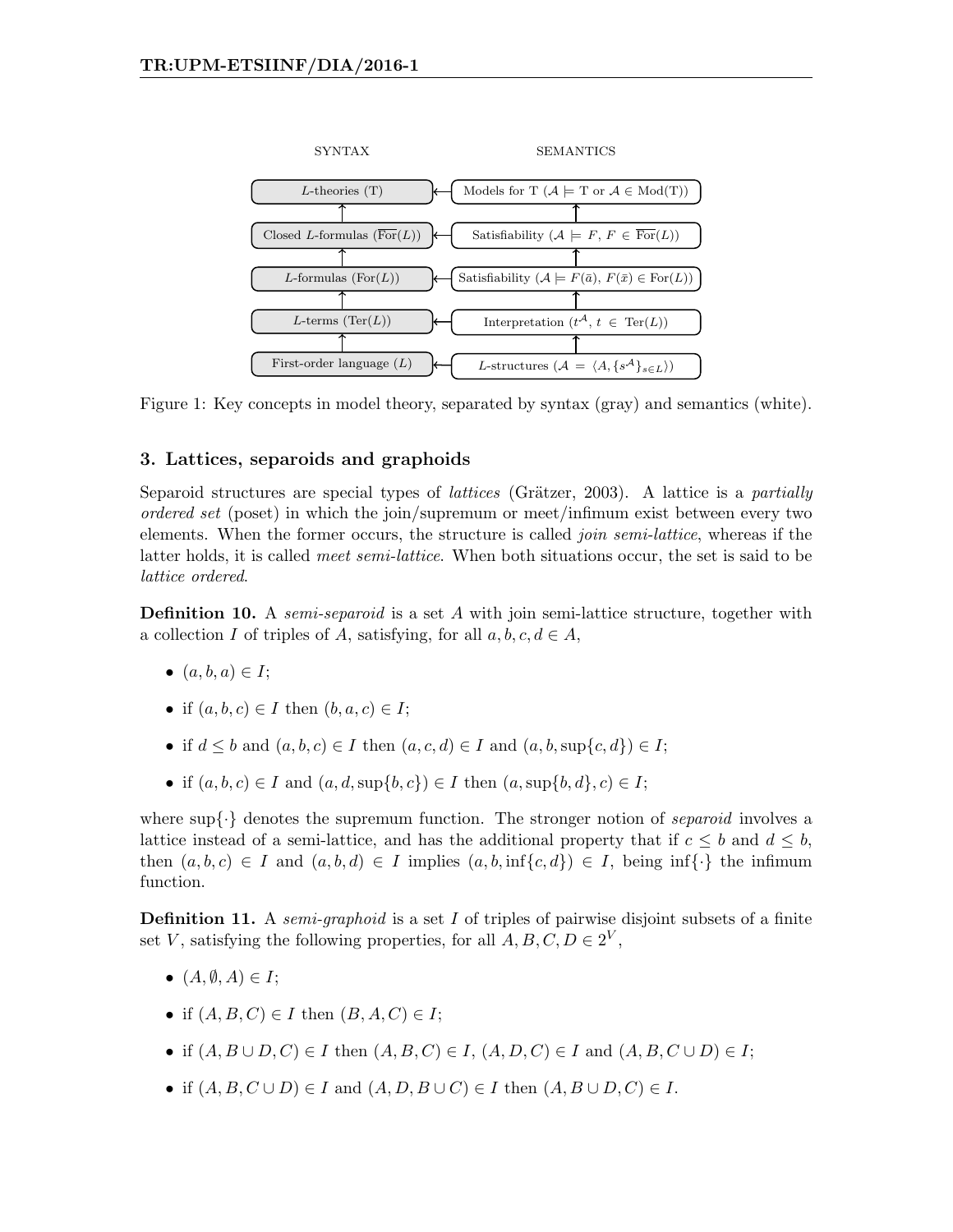It is called a graphoid if, additionally, when  $(A, B, C \cup D) \in I$  and  $(A, D, B \cup C) \in I$ , then  $(A, B \cup D, C) \in I$ .

Two important differences directly arise between separoid structures and graphoid axioms. The latter involve the notion of *pairwise disjointness*, while the former does not. By contrast, separoid structures are a explicit extension of semi-lattices, while graphoid axioms are indirectly related: the power set  $2^V$  is a finite lattice where, given  $A, B \in 2^V$ , their join is  $A \cup B$  and their meet is  $A \cap B$ . Thus, the graphoid axioms seem to define special cases of separoid structures (as claimed in Dawid (2001)). The first-order theories we will construct will make explicit these preliminary observations.

A final remark, regarding lattice theory, is relevant. Recall, from the beginning of this section, the definition of lattices as posets. An alternative, equivalent way of characterizing them is as algebraic structures with two operations satisfying certain dual properties (or one operation, if they are semi-lattices, see Grätzer,  $2003$ ). As such, this gives rise to alternative characterizations depending on how their underlying lattice structure is represented. Separoid structures are directly expressed as lattice ordered sets, while the graphoid axioms rely on the operations ∪ and ∩.

### 4. Separoids as lattice ordered sets

We will use  $L_{Ord} := \{\leq\}$  (see Example 1) for formalizing lattices as posets. Consider the following closed  $L_{Ord}$ -formulas:

$$
\forall x \, x \le x,\tag{O1}
$$

$$
\forall x \forall y \, x \le y \land y \le z \to x \le z,\tag{O2}
$$

$$
\forall x \forall y \, x \le y \land y \le x \to x = y,\tag{O3}
$$

$$
\forall x \forall y \exists z \, x \le z \land y \le z \land (\forall w \, x \le w \land y \le w \to z \le w), \tag{O4}
$$

$$
\forall x \forall y \exists z \ z \leq x \land z \leq y \land (\forall w \ w \leq x \land w \leq y \to w \leq z). \tag{O5}
$$

O1, O2 and O3 syntactically express the reflexive, transitive and antisymmetric properties of posets, respectively, while **O4** and **O5** denote the existence of joins and meets, respectively. Thus, we define the *partial order* theory as  $PO := \{O1, \ldots, O3\}$ , the *join* semi-lattice theory as JL :=  $PO \cup \{O4\}$ , the meet semi-lattice theory as ML :=  $PO \cup \{O5\}$ , and the *lattice-ordered set* theory  $OL = JL \cup ML = PO \cup \{O4, O5\}$ . Models for these theories represent the lattice structures as described in the beginning of Section 3.

**Example 3.** The  $L_{Ord}$ -structures in Example 1 are models for some of the previous theories.  $\mathcal{R} \models$  OL and  $\mathcal{S} \models$  OL. Indeed, joins (meets) are maximum (minimum) elements and union (intersection) sets, respectively.  $V \models \text{PO}$ , but it may happen that  $V \not\models \text{O4}$  (Figure 2a) or  $\mathcal{V} \not\models \mathbf{O5}$  (Figure 2b).

Consider the abbreviation, for expressing that we are referring to the join (meet) element, such that  $\mathbf{O4}$  ( $\mathbf{O5}$ ) would be written  $\forall x \forall y \exists z z = \sup\{x, y\}$  ( $\forall x \forall y \exists z z = \inf\{x, y\}$ ). Using the expanded language  $L_{OrdSep} := L_{Ord} \cup \{I\} = \{\leq,I\}$ , where I is a 3-ary relation, we can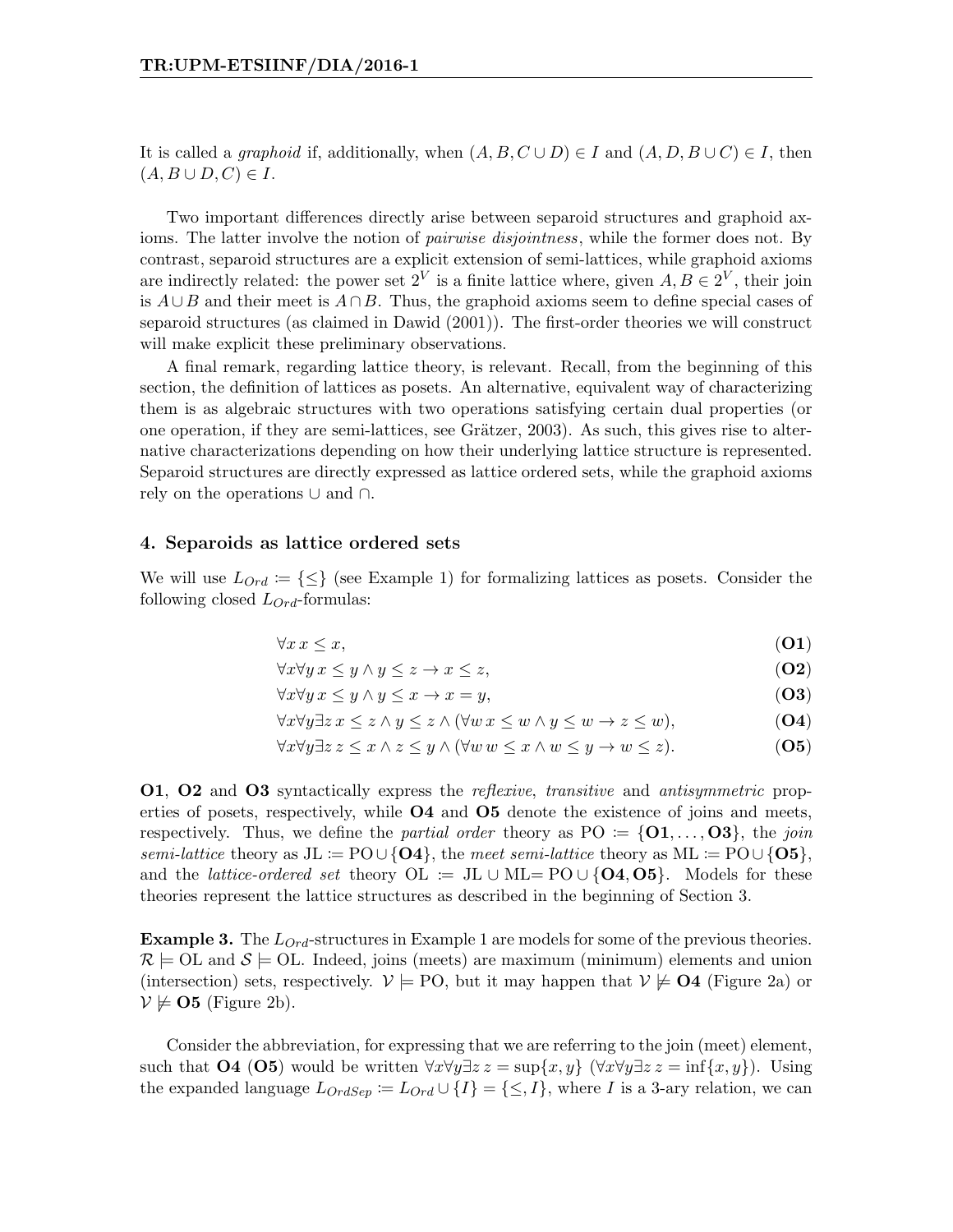

Figure 2: Non-transitive acyclic digraphs.

directly formulate the properties of  $I$ , in Definition 10, as:

$$
\forall x \forall y \, I(x, y, x) \tag{OS1}
$$

$$
\forall x \forall y \forall z I(x, y, z) \rightarrow I(y, x, z) \tag{OS2}
$$

 $\forall x \forall y \forall z \forall w w \leq y \land I(x, y, z) \rightarrow I(x, z, w)$  (OS3)

 $\forall x \forall y \forall z \forall w \forall t \ w \leq y \land I(x, y, z) \land t = \sup\{z, w\} \rightarrow I(x, y, t)$  (OS4)

 $\forall x \forall y \forall z \forall w \forall t \forall s I(x, z, w) \land I(x, y, t) \land t = \sup\{z, w\} \land s = \sup\{y, w\} \rightarrow I(x, s, z),$  (OS5)

$$
\forall x \forall y \forall z \forall w \forall t \ I(x, y, z) \land I(x, y, w) \land z \leq y \land w \leq y \land t = \inf\{z, w\} \to I(x, y, t). \tag{OS6}
$$

Semi-separoids and separoids are thus represented by models for the  $L_{OrdSep}$ -theories OSS :=  $JL \cup \{OS1, \ldots, OS5\}$  and  $OS \coloneqq OL \cup \{OS1, \ldots, OS6\}$ , respectively. The 'O' has been prepended to indicate that the underlying lattice is characterized as a poset.

## 5. Graphoids as algebraic lattices

As discussed in Section 3, graphoids are more related with the characterization of lattices as algebraic structures with two dual operations, instead of as posets. Thus, let  $\sqcup$ ,  $\sqcap$  denote 2-ary function symbols and consider the first-order language  $L_{Ala}L_{at} := {\{\sqcup, \sqcap\}}$  (see Example 2) where the following closed formulas are defined:

| $\forall x \, x \sqcup x = x,$ | $\forall x \ x \sqcap x = x,$ | (L2) |  |
|--------------------------------|-------------------------------|------|--|
|                                |                               |      |  |

$$
\forall x \forall y \, x \sqcup y = y \sqcup x, \qquad (\mathbf{L3}) \qquad \forall x \forall y \, x \sqcap y = y \sqcap x, \qquad (\mathbf{L4})
$$

$$
\forall x \forall y \forall z \ x \sqcup (y \sqcup z) = (x \sqcup y) \sqcup z, \quad (\mathbf{L5}) \qquad \forall x \forall y \forall z \ x \sqcap (y \sqcap z) = (x \sqcap y) \sqcap z, \quad (\mathbf{L6})
$$

$$
\forall x \forall y \, x \sqcup (x \sqcap y) = x, \qquad (\mathbf{L7}) \qquad \forall x \forall y \, x \sqcap (x \sqcup y) = x. \tag{L8}
$$

L1, L3 and L5 respectively express *idempotency, commutativity* and *associativity* for  $\sqcup$ , as dually do L2, L4 and L6 for  $\sqcap$ . These properties are satisfied by and characteristic of joins/meets in semi-lattices (Grätzer, 2003).  $L7$  and  $L8$  relate both symbols and are commonly called the *absorption* laws. We thus define the  $L_{AlqLat}$  theory of (algebraic) semi-lattices as  $ASL := \{L1, L3, L5\}$ , and the theory of *(algebraic) lattices* as  $AL = \{L1, \ldots, L8\}$ . An important notion that we need to syntactically reflect for graphoids is that of *pairwise disjointness*. Define in  $L_{AlgLat} \cup \{0\}$ , where 0 is a constant symbol, the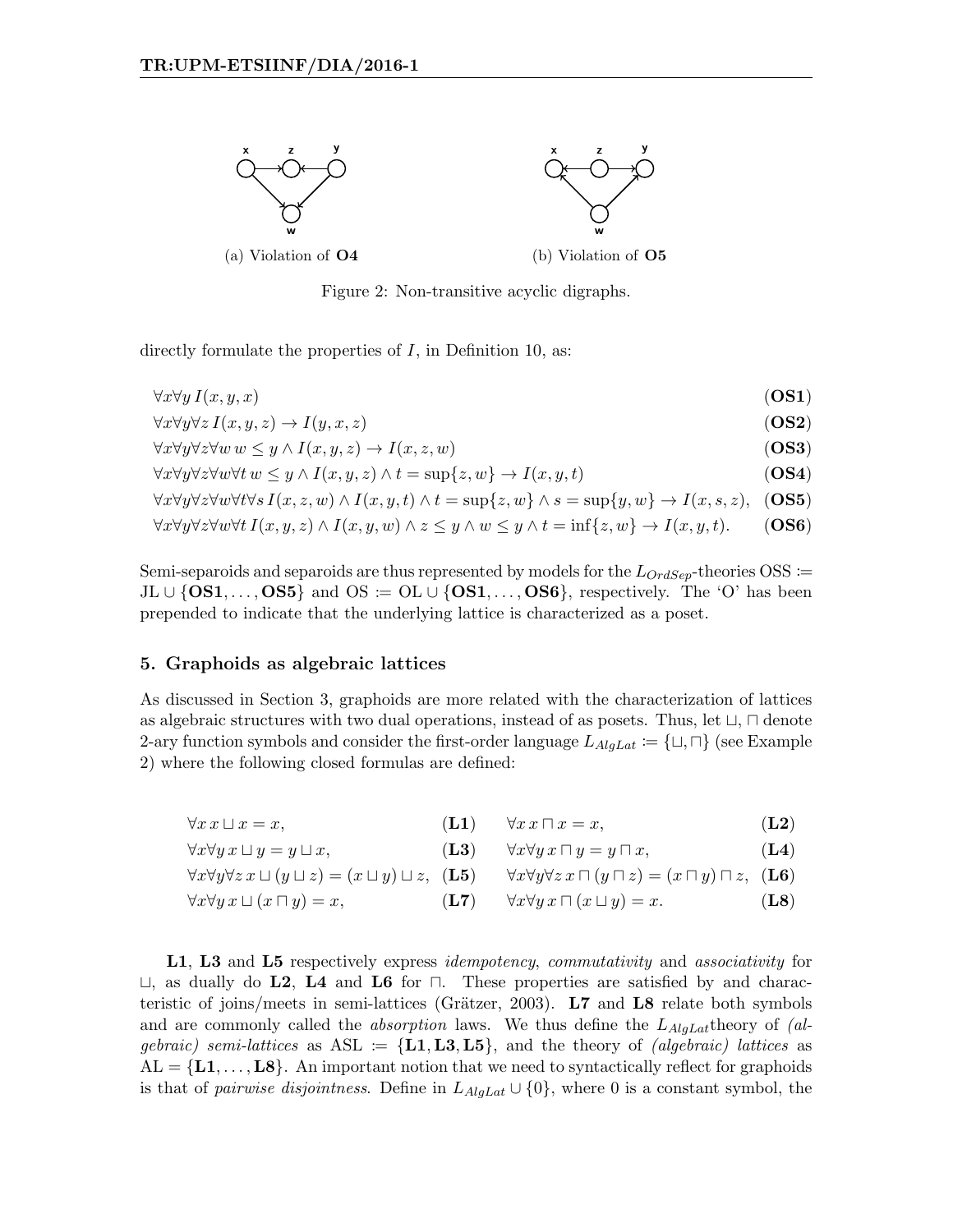formulas:

$$
\forall x \, x \sqcap 0 = 0. \tag{L19}
$$

$$
\forall x \forall y \forall z \ x \sqcup (y \sqcap z) = (x \sqcup y) \sqcap (x \sqcup z), \tag{L10}
$$

**L19** enforces 0 to be a minimal element, while **L10** expresses the distributivity of  $\sqcup$  and  $\Box$ . Finite distributive lattices have been shown to be in bijection with finite lattice ordered sets (see Section 4), a result that is known as Birkhoff's representation theorem (Grätzer, 2003); we will define for convenience the theory MDL := AL  $\cup$  {L19, L10}.

**Example 4.** Let V be finite and consider  $\mathcal{P} := \langle 2^V, \sqcup^{\mathcal{P}}, \sqcap^{\mathcal{P}}, 0^{\mathcal{P}} \rangle$ , with  $\sqcup^{\mathcal{P}}(A, B) = A \cup B$ and  $\Box^{\mathcal{P}}(A, B) = A \cap B$ . Then  $\mathcal{P} \models A\Box$  By the *syntactic* duality between  $\Box$  and  $\Box$ , we could have reversed the *semantics*, and defined a distinct  $L_{AlgLat}$ -structure  $\mathcal{P}'$ , with the same universe  $2^V$ , and such that  $\Box^{P'}(A, B) = A \cap B$  and  $\Box^{P'}(A, B) = A \cap B$ , which is also a model for AL. In the former interpretation, if  $0^{\mathcal{P}} = \emptyset$ , then  $\mathcal{P} \models \text{MDL}$ ; while in the latter interpretation, this happens only if  $0^{\mathcal{P}'} = V$ .

Consider the extended language  $L_{AlgGraph} := L_{AlgLat} \cup \{I, 0\}$ , where 0 is a constant symbol and I is a 3-ary relation, and abbreviate  $\wedge_{i,j\in\{1,\dots,n\},i\neq j}x_i\sqcap x_j=0$  (pairwise disjointness) in  $L_{AlgGraph}$  as  $dis(x_1, \ldots, x_n)$ . The graphoid axioms (Definition 11) are thus expressed as:

$$
\forall x \forall z \ \text{dis}(x, z) \to I(x, 0, z), \tag{G1}
$$

$$
\forall x \forall y \forall z \text{ dis}(x, y, z) \land I(x, y, z) \rightarrow I(y, x, z),
$$
\n
$$
(G2)
$$

$$
\forall x \forall y \forall z \forall w \text{ dis}(x, y, z) \land \text{dis}(x, z, w) \land I(x, y \sqcup w, z) \rightarrow I(x, z, w),
$$
\n(G3)

$$
\forall x \forall y \forall z \forall w \text{ dis}(x, y, z) \land \text{dis}(x, z, w) \land I(x, y \sqcup w, z) \rightarrow I(x, y, z \sqcup w), \tag{G4}
$$

$$
\forall x \forall y \forall z \forall w \text{ dis}(x, y, z, w) \land I(x, z, w) \land I(x, y, z \sqcup w) \rightarrow I(x, y \sqcup w, z),
$$
\n(G5)

$$
\forall x \forall y \forall z \forall w \text{ dis}(x, y, z, w) \land I(x, y, z \sqcup w) \land I(x, w, y \sqcup z) \rightarrow I(x, y \sqcup w, z). \tag{G6}
$$

Mathematical structures complying with graphoid axioms are represented by models for the  $L_{AlqLat}$ -theories ASG := MDL ∪ {G1,..., G5} (semi-graphoids) and AG := ASG ∪ {G6}.

#### 6.  $L_{Irr}$ : unifying first-order languages and theories

Let  $L_{Irr} := \{\sqcup, \sqcap, \leq, I\} = L_{Ord} \cup L_{AlgLat} \cup \{I\}.$  This language combines the symbols for both the algebraic and order-theoretic characterization of underlying lattices in separoids and graphoids. In fact, a correspondence can be established between models for ASL and JL/ML, as well as between AL and OL, that gives raise to an equivalence of the respective expansions in the language  $L_{Ord} \cup L_{AlgLat}$  (see Appendix A). This equivalence allows us to find expansions, into  $L_{Irr}$ , of models for  $\text{OSS}/\text{OS}$  that satisfy the analogous formulas

$$
\forall x \forall y \, I(x, y, x), \tag{S1}
$$

$$
\forall x \forall y \forall z \ I(x, y, z) \to I(y, x, z), \tag{S2}
$$

$$
\forall x \forall y \forall z \forall w \ w \leq y \land I(x, y, z) \rightarrow I(x, z, w), \tag{S3}
$$

$$
\forall x \forall y \forall z \forall w \ w \leq y \land I(x, y, z) \rightarrow I(x, y, z \sqcup w), \tag{S4}
$$

$$
\forall x \forall y \forall z \forall w \ I(x, z, w) \land I(x, y, z \sqcup w) \rightarrow I(x, y \sqcup w, z), \tag{S5}
$$

$$
\forall x \forall y \forall z \forall w \ z \leq y \land w \leq y \land I(x, y, z) \land I(x, y, w) \rightarrow I(x, y, z \sqcap w),
$$
 (S6)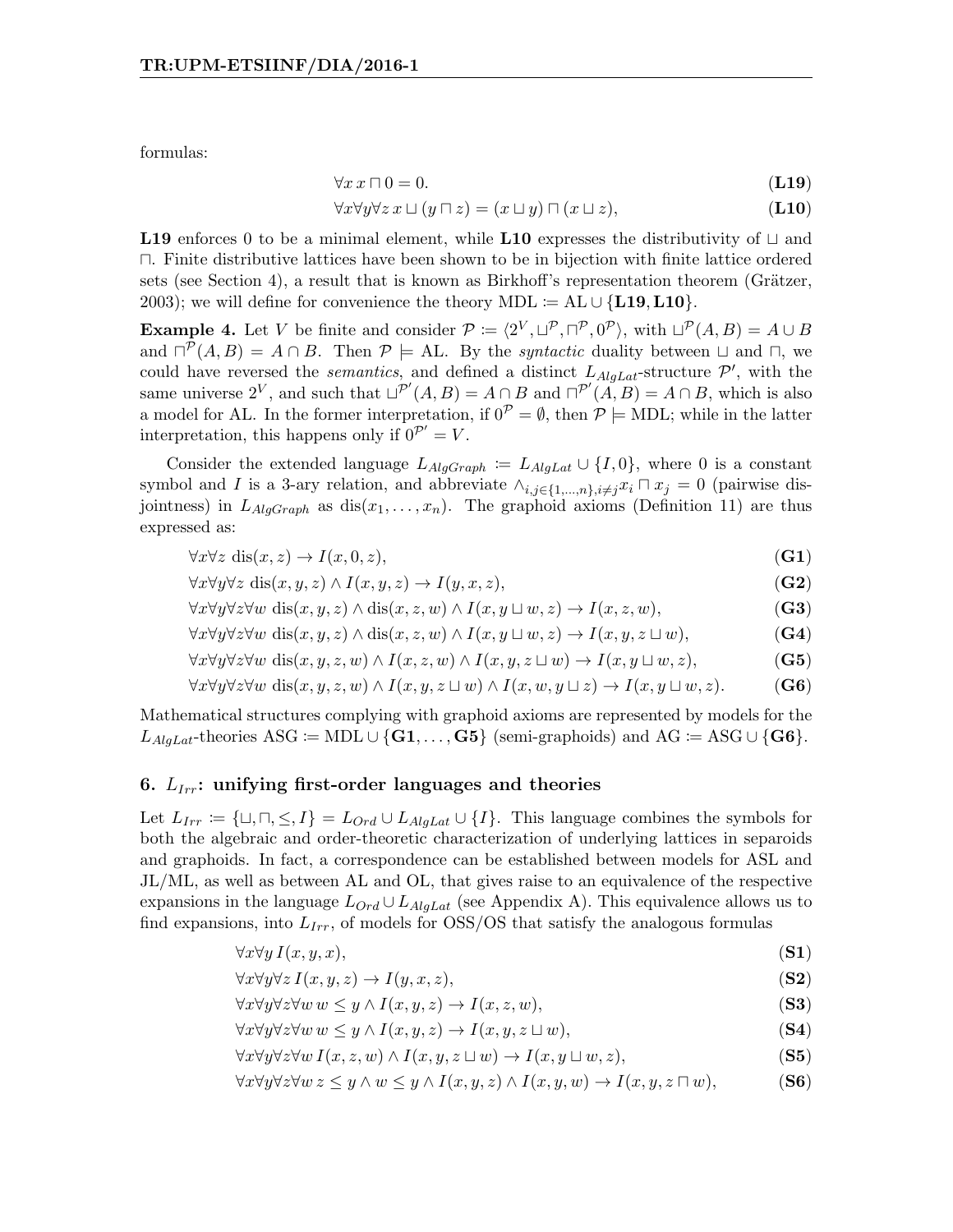resorting to Corollary 1 in Appendix A. Furthermore, this process can be inverted to express separoid properties using symbols exclusively in  $L_{AlqLat} \cup \{I\}$ , as

$$
\forall x \forall y \, I(x, y, x), \tag{AS1}
$$

$$
\forall x \forall y \forall z \ I(x, y, z) \rightarrow I(y, x, z), \tag{AS2}
$$

$$
\forall x \forall y \forall z \forall w \ y \sqcup w = y \land I(x, y, z) \rightarrow I(x, z, w), \tag{AS3}
$$

$$
\forall x \forall y \forall z \forall w \ y \sqcup w = y \land I(x, y, z) \rightarrow I(x, y, z \sqcup w), \tag{AS4}
$$

$$
\forall x \forall y \forall z \forall w \ I(x, z, w) \land I(x, y, z \sqcup w) \rightarrow I(x, y \sqcup w, z), \tag{AS5}
$$

$$
\forall x \forall y \forall z \forall w \ y \sqcup w = y \land y \sqcup z = y \land I(x, y, z) \land I(x, y, w) \rightarrow I(x, y, z \sqcap w). \tag{AS6}
$$

Again, in this case if we let ASS := ASL ∪ {AS1, ..., AS5} and *algebraic separoids* AS :=  $AL \cup \{AS1, \ldots, AS6\}$ , we can find a expansion for each model of ASS (AS) into  $L_{Irr}$  that satisfies S1, ..., S6. We will call the unifying  $L_{Irr}$ -theories SS := JL ∪ ASL ∪ {S1, ..., S5} and  $S \coloneqq \text{OL} \cup \text{AL} \cup \{S_1, \ldots, S_6\}$ , the I and separoid theories, respectively.

There is a huge resemblance between  $AS2, \ldots, AS5$  and  $G2, \ldots, G5$ : AS2 and  $G2$ are identical, and if we directly substitute the formula  $x \sqcup y = y$ , we obtain

$$
I(x, y \sqcup w, z) \to I(x, z, w),
$$
  
\n
$$
I(x, y \sqcup w, z) \to I(x, y, z \sqcup w),
$$
  
\n
$$
I(x, z, w) \land I(x, y, z \sqcup w) \to I(x, y \sqcup w, z),
$$

which are the same as  $G3, \ldots, G5$  omitting the disjointness sub-formulas and universal quantifiers. However, the formula  $x \sqcup y = y$  cannot be omitted, since without it there is no correspondence with the statement  $x \leq y$  when considering the transformation into the equivalent partial order (Corollary 3 in Appendix A).

A diagram relating this hierarchy of separoid formal characterizations is depicted in Figure 3.



Figure 3: Hierarchy of theories related to separoids (highlighted in gray).

Similarly, formulas  $G_1, \ldots, G_6$  can be reformulated in  $L_{Ord}$  and  $L_{Irr}$  by exploiting the outlined correspondences among lattices and an extension of the results in Appendix A to Birkhoff's representation theorem, obtaining the respective hierarchy of theories (Figure 4).

Comparing both Figures 3 and 4, we see directly that the stronger notion of separoid comes from strengthening the underlying lattice structure in a semi-separoid (from JL to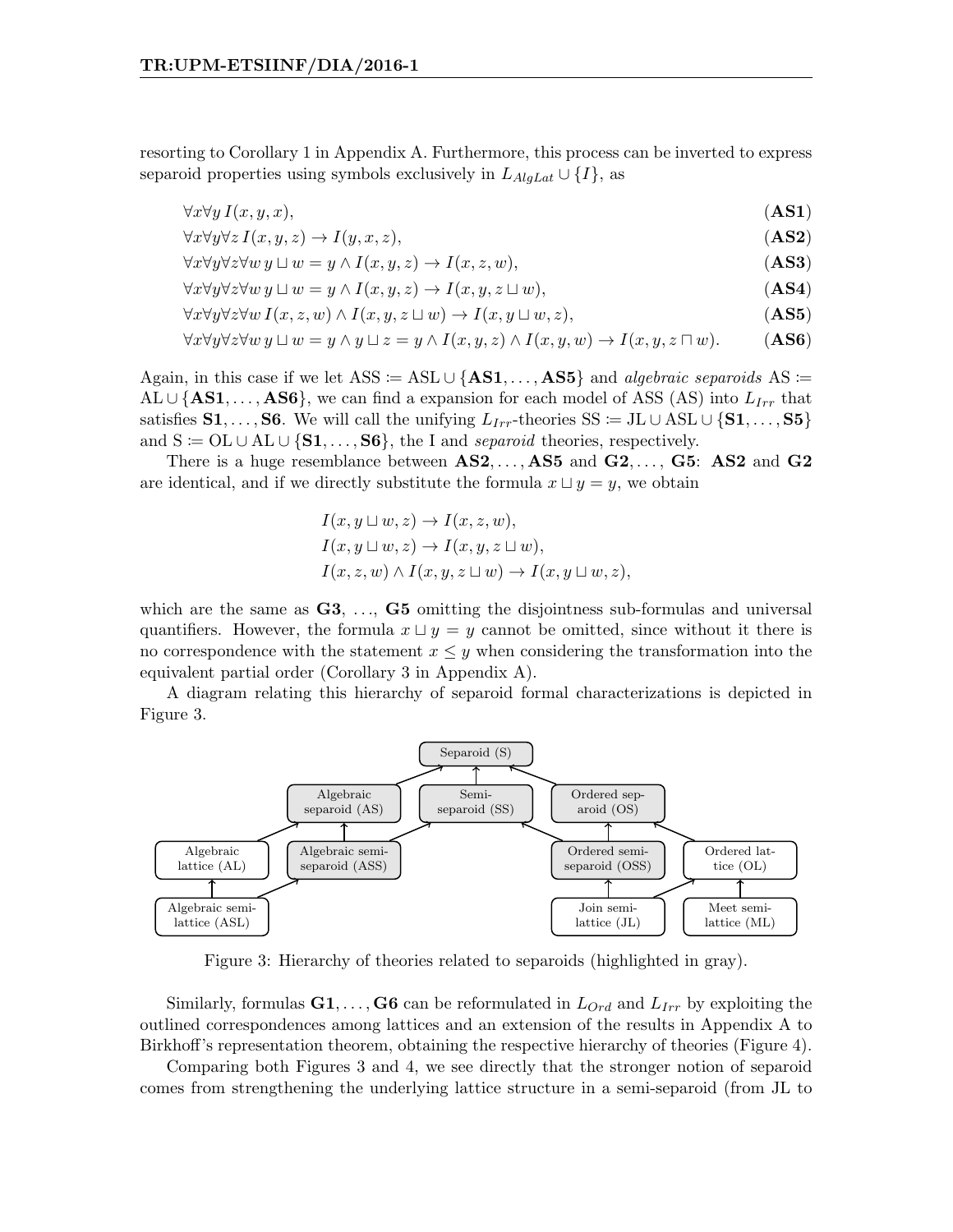

Figure 4: Hierarchy of theories related to graphoids (highlighted in gray).

OL); whereas in the case of graphoids, the underlying lattice structure is always MDL, and the strengthening comes axiomatically from G6.

## 7. Conclusions and future work

We have translated graphoids and separoids into the nomenclature of model theory. Our main objective has been to provide a common conceptual framework under which both structures can be studied and analysed. Separoids and graphoids both appear in contexts where some kind of 'irrelevance' is being treated, and as such we have shown how an underlying axiomatic set-up exists for such models. In addition, we have pointed out the main similarities and differences between them from a purely syntactic point of view.

When considering graphoids as algebraic structures (corresponding in our context to the  $L_{Irr}$ -theory SG), Dawid (2001) defined, under some assumptions, the following algebraic correspondence between separoids and graphoids:  $(x, y, z) \in I$  if and only if  $x \sqcap y \leq z$ and  $(x \setminus z, y \setminus z, z) \in I$ . This could be used to define a correspondence between models for graphoids and models for separoids in an analogous way to Propositions 2 and 3 in Appendix A. The *independence logic* that is currently being developed in model theory (Hannula et al., 2016) is closer to separoids than graphoids, and has been applied mainly to database modelling. Thus, another future direction of research is to further connect these new findings with graphoid applications, instead of separoids. This would provide a bridge between both research communities to advance towards a universal axiomatization of 'irrelevance', which has been and continues to be the core of probabilistic graphical modelling.

## Acknowledgments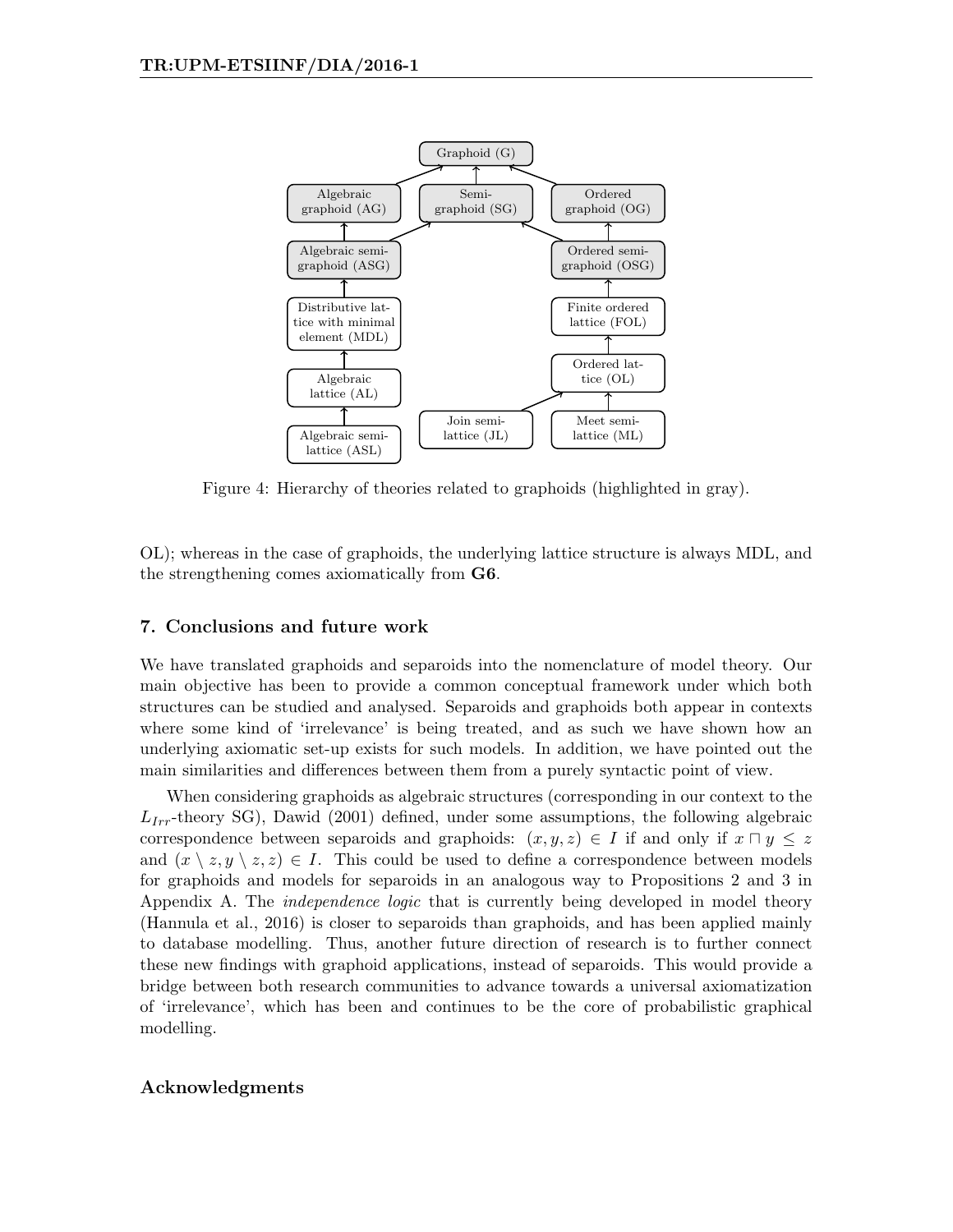Research partially supported by the Spanish Ministry of Economy and Competitiveness through the Cajal Blue Brain (C080020-09; the Spanish partner of the Blue Brain initiative from EPFL) and TIN2013-41592-P projects, by the Regional Government of Madrid through the S2013/ICE-2845-CASI-CAM-CM project, and by the European Union's Seventh Framework Programme (FP7/2007-2013) under grant agreement no. 604102 (Human Brain Project).

## Appendix A. Correspondence between models for ASL and JL, ML

The following results are based on well known facts from lattice theory (Grätzer, 2003). We will need an additional concept from model theory:  $L'$ -expansions of  $L$ -structures, when  $L \subseteq L'.$ 

**Definition 12.** Let L and L' be first-order languages with  $L \subseteq L'$ . If A is a L-structure and A' is a L'-structure, A' is said to be a L'-expansion of A when, for all  $s \in L$ ,  $s^{\mathcal{A}}$  and  $s^{\mathcal{A}'}$  coincide.

**Proposition 1.** Let  $A \models$  JL with universe A and  $a, b \in A$ . The element  $c \in A$  such that  $\mathcal{A} \models \text{sup}(a, b, c)$  is unique. Furthermore, for all  $a, b, c \in A$ ,  $\mathcal{A} \models \text{sup}(a, b, c)$  if and only if  $\mathcal{A} \models \sup(b, a, c)$ . These results hold analogously for  $\mathcal{A}' \models \text{ML}$  and  $\inf(x, y, z)$ .

*Proof.* The existence is guaranteed by the fact that  $A \models$  JL and  $O4 \in$  JL. This implies that  $A \models \mathbf{O4}$ , which by definition of satisfiability leads to the existence, for all  $a, b \in A$ , of an element  $c \in A$  such that  $A \models \sup(a, b, c)$ . Assume that c is not unique and denote as  $\tilde{c}$  another element in A such that  $c \neq \tilde{c}$  and  $\mathcal{A} \models \text{sup}(a, b, \tilde{c})$ . From  $\mathcal{A} \models \text{sup}(a, b, c)$ we get  $x \leq^{\mathcal{A}} c$ ,  $y \leq^{\mathcal{A}} c$  and for all  $k \in A$ , if  $x \leq^{\mathcal{A}} k$  and  $y \leq^{\mathcal{A}} k$ , then  $c \leq^{\mathcal{A}} k$ ; analogously, from  $A \models \sup(a, b, \tilde{c})$  we get  $x \leq^{\mathcal{A}} \tilde{c}$ ,  $y \leq^{\mathcal{A}} \tilde{c}$  and for all  $k \in A$ , if  $x \leq^{\mathcal{A}} k$  and  $y \leq^{\mathcal{A}} k$ , then  $\tilde{c} \leq^{\mathcal{A}} k$ . Thus, taking k as  $\tilde{c}$  and c, we have that  $\tilde{c} \leq^{\mathcal{A}} c$  and  $c \leq^{\mathcal{A}} \tilde{c}$ , respectively. However, since  $\mathbf{O3} \in \mathrm{JL}$ , we get that  $c = \tilde{c}$ , which is a contradiction. Finally, the symmetry in  $\mathbf{O4}$  directly gives  $A \models \sup(a, b, c)$  if and only if  $A \models \sup(b, a, c)$ .

The proof regarding theory ML and  $\inf(x, y, z)$  is analogous.

 $\Box$ 

**Proposition 2.** Let  $A \models$  JL with universe A. Define B as the L<sub>AlgLat</sub>-structure with the same universe, A, and such that, for  $a, b \in A$ ,  $\Box^{\mathcal{B}}(a, b) = c$  where c is such that  $A \models \text{sup}(a, b, c)$ . Then, B is a model for ASL. If  $A \models \text{ML}$  and the interpretation of  $\sqcup$ is defined in terms of the element satisfying  $inf(x, y, z)$  instead of  $sup(x, y, z)$ , then B is a model for ASL.

*Proof.* Since A and B share the universe,  $=$ <sup>A</sup> coincides with  $=$ <sup>B</sup>, thus we will omit the superscript throughout the proof. Note that Proposition 1 directly gives us that the function  $\Box^{\mathcal{B}}$  is well defined. Recall that  $\mathcal{B}$  is a model for ASL if  $\mathcal{B} \models F$  for all  $F \in \mathrm{ASL}$ .  $\mathcal{B} \models \mathrm{L1}$  if for all  $a \in A$  we have  $\Box^{\mathcal{B}}(a, a) = a$ . From the definition of  $\Box^{\mathcal{B}}$ , we have that  $A \models \sup(a, a, c)$  for some unique  $c \in A$ , thus, it is enough to show that  $A \models \sup(a, a, a)$ . Using the definition of satisfiability, we arrive at it by observing that  $a\leq^{\mathcal{A}} a$ , since  $\mathcal{A}\models$  **O1**. Satisfiability of **L3** is directly obtained from Proposition 1, which gives that, for all  $a, b \in A$ ,  $\Box^{\mathcal{B}}(a, b) = \Box^{\mathcal{B}}(b, a)$ . Finally, **L5** is interpreted as  $\Box^{\mathcal{B}}(a, e) = \Box^{\mathcal{B}}(d, c)$ , where  $d = \Box^{\mathcal{B}}(a, b)$  and  $e = \Box^{\mathcal{B}}(b, c)$ . Let  $f = \Box^{\mathcal{B}}(d, c)$  and  $g = \Box^{\mathcal{B}}(a, e)$ . It is enough to see that  $\mathcal{A} \models \sup(a, e, f)$  and  $\mathcal{A} \models \sup(d, b, g)$ .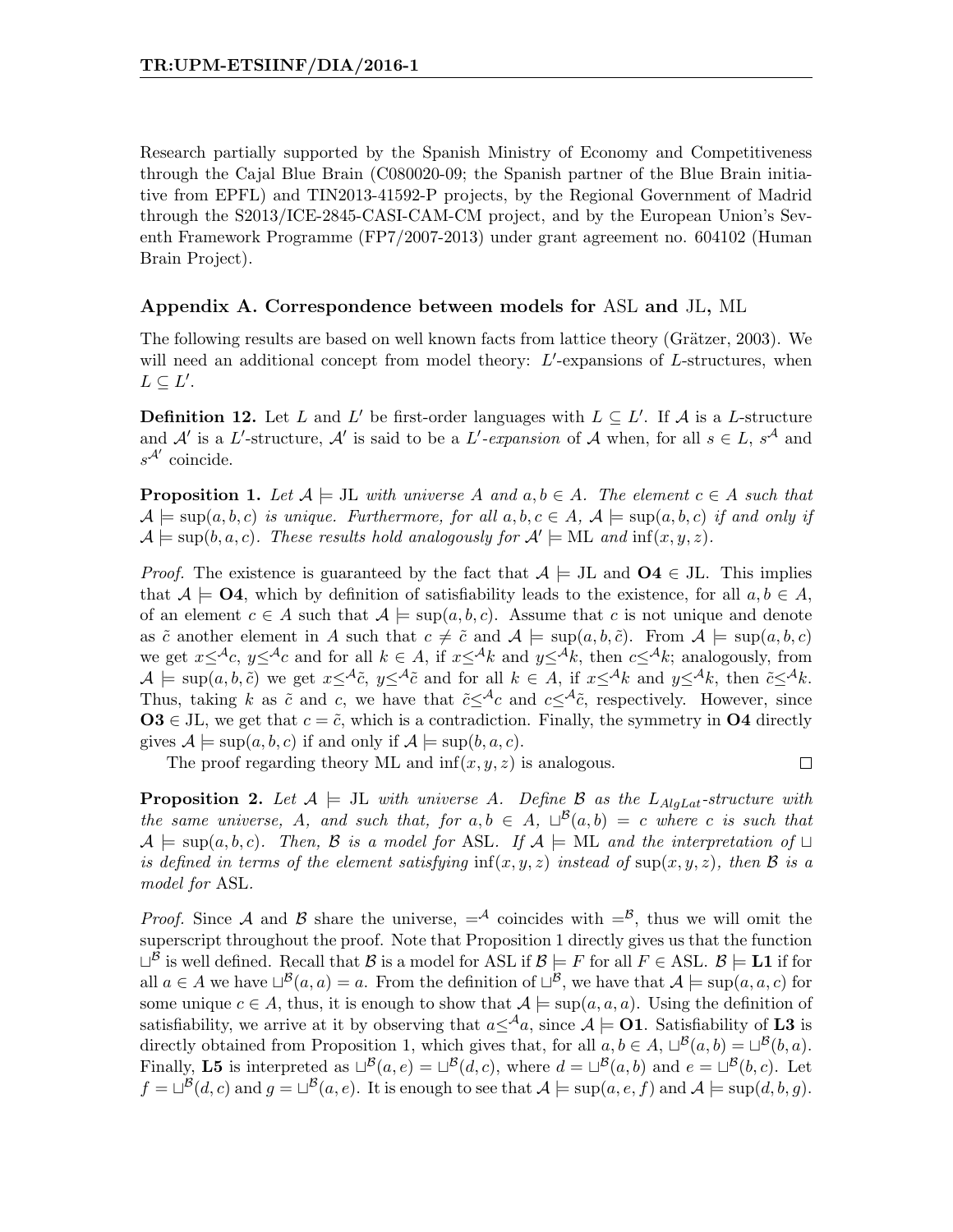As an example,  $a<sup>A</sup>f$  follows from  $a<sup>A</sup>d$  ( $A \models \sup(a, b, d)$ ),  $d<sup>A</sup>f$  ( $A \models \sup(d, c, f)$ ) and **L3**, interpreted accordingly;  $e \leq^{A} f$ ,  $d \leq^{A} g$  and  $b \leq^{A} g$  follow analogously. Assume now a  $k \in A$  such that  $a \leq^A k$  and  $e \leq^A k$ ; we want to arrive at  $f \leq^A k$ , since we would have proved  $\mathcal{A} \models \sup(a, e, f)$ . Since  $\mathcal{A} \models \sup(b, c, e)$  and  $\mathcal{A} \models \mathbf{O2}$ , we have  $b \leq \mathcal{A}_k$  and  $c \leq \mathcal{A}_k$ . From the former,  $a\leq^{\mathcal{A}}k$  and  $\mathcal{A} \models \sup(a, b, d)$ , we get  $d\leq^{\mathcal{A}}k$ ; this, combined with the latter and the fact that  $\mathcal{A} \models \sup(d, c, f)$ , finally leads to  $f \leq k$ . The proof for  $\mathcal{A} \models \sup(d, b, q)$  proceeds in an analogous way.

When  $A \models \text{ML}$  and, for  $a, b \in A$ ,  $\Box^{\mathcal{B}}(a, b) = c$  with c such that  $A \models \inf(a, b, c)$ , the proof is analogous.  $\Box$ 

**Proposition 3.** Let  $\mathcal{B} \models$  ASL with universe A. Define A as the  $L_{Ord}$ -structure with the same universe, A, and such that the interpretation of  $\leq^{\mathcal{A}}$  is the set  $\{(a,b)\in A^2 : \mathcal{B} \models$  $a\Box^{B}b = b$ . Then, A is a model for JL. If the interpretation of  $\leq$  is instead characterized by  $a\Box^B b = a$ , then A is a model for ML.

*Proof.* Since A and B share the universe,  $=$ <sup>A</sup> coincides with  $=$ <sup>B</sup>, and such we will omit the superscript throughout the proof. Recall that  $A \models$  JL if  $A \models F$  for all  $F \in$  JL.  $A \models$  **O1** if  $(a, a) \in \langle A \rangle$  for all  $a \in A$ . From the definition of  $\langle A \rangle$ , this is equivalent to proving that  $\mathcal{B} \models a \sqcup^{\mathcal{B}} a = a$ , which we have from the fact that  $\mathcal{B} \models \text{ASL}$  and  $\text{L1} \in \text{ASL}$ . For **O2** we need to show that if  $(a, b) \in \langle A \rangle$  and  $(b, c) \in \langle A \rangle$ , then  $(a, c) \in \langle A \rangle$ , which is again equivalent to showing that if  $\mathcal{B} \models a \sqcup^{\mathcal{B}} b = b$  and  $\mathcal{B} \models b \sqcup^{\mathcal{B}} c = c$ , then  $\mathcal{B} \models a \sqcup^{\mathcal{B}} c = c$ . This is obtained from  $\mathcal{B} \models$  **L5** as  $a \sqcup^{\mathcal{B}} c = a \sqcup^{\mathcal{B}} (b \sqcup^{\mathcal{B}} c) = (a \sqcup^{\mathcal{B}} b) \sqcup^{\mathcal{B}} c = b \sqcup^{\mathcal{B}} c = c$ . Similarly, for **O3** we have to show that if  $\mathcal{B} \models a \sqcup^{\mathcal{B}} b = b$  and  $\mathcal{B} \models b \sqcup^{\mathcal{B}} a = a$ , then  $a = b$ ; this is directly obtained from  $\mathcal{B} \models L3$ , since it gives  $a = b \Box^B a = a \Box^B b = b$ . Finally, for **O4**, we need to find, for all  $a, b \in A$ , an element  $c \in A$  such that  $\mathcal{B} \models a \sqcup^{\mathcal{B}} c = c, \mathcal{B} \models b \sqcup^{\mathcal{B}} c = c$ , and if  $\mathcal{B} \models a \sqcup^{\mathcal{B}} k = k$  and  $\mathcal{B} \models b\sqcup^{\mathcal{B}} k = k$ , then  $\mathcal{B} \models c\sqcup^{\mathcal{B}} k$ , for all  $k \in A$ . Let  $c = a\sqcup^{\mathcal{B}} b$ . Using  $\mathcal{B} \models L1, \ldots, \mathcal{B} \models L5$ , we can operate  $b\Box^B(a\Box^B b = b\Box^B(b\Box^B a)) = (b\Box^B b)\Box^B a = b\Box^B a = a\Box^B b = c$ , thus getting  $\mathcal{B} \models b\sqcup^{\mathcal{B}}c = c$ . We obtain  $\mathcal{B} \models a\sqcup^{\mathcal{B}}c = c$  similarly. Now, assume that  $\mathcal{B} \models a\sqcup^{\mathcal{B}}k = k$ and  $\mathcal{B} = b \sqcup^{\mathcal{B}} k = k$ ; then  $c \sqcup^{\mathcal{B}} k = (a \sqcup^{\mathcal{B}} b) \sqcup^{\mathcal{B}} k = a \sqcup^{\mathcal{B}} (b \sqcup^{\mathcal{B}} k) = a \sqcup^{\mathcal{B}} k = k$ , thus we have  $\mathcal{B} \models c \sqcup^{\mathcal{B}} k = k$ , as we wanted to prove.

When  $\leq^{\mathcal{A}} = \{(a, b) \in A^2 : \mathcal{B} \models a \sqcup^{\mathcal{B}} b = a\}, \mathcal{A}$  is shown to be a model for ML in an analogous way.  $\Box$ 

**Corollary 1.** Let  $A \models$  JL with universe A, and let B be the  $L_{Irr}$ -expansion of A such that  $\Box^{\mathcal{B}}$  is defined as in Proposition 2. Then,  $\mathcal{B}$  is a model for the  $L_{Irr}$ -theory JL ∪ ASL. Conversely, if  $\mathcal{B} \models \text{ASL}$  with universe A, and A is the  $L_{Irr}$ -expansion of B with  $\leq^{\mathcal{A}}$  defined as in Proposition 3, then A is a model for the  $L_{Irr}$ -theory JL ∪ ASL. These results hold analogously for the theory ML.

**Corollary 2.** Let  $A \models$  JL  $\cup$  ASL with universe A. Then for all  $a, b \in A$ ,  $\sqcup^{\mathcal{A}}(a, b) = c$  is the unique element in A satisfying  $A \models \text{sup}(a, b, c)$ . Conversely, if  $A \models \text{ML} \cup \text{ASL}$ , then  $\Box^{\mathcal{A}}(a,b) = c$  is the unique element satisfying  $\mathcal{A} \models \inf(a,b,c)$ .

Corollary 3. The following bijective equivalences hold, via the mappings from Corollaries 1 and 2: Mod(JL)∪Mod(ML)  $\equiv$  Mod(ASL), Mod(JL∪ASL)  $\equiv$  Mod(JL), Mod(ML∪ASL)  $\equiv$  $Mod(ML)$  and  $Mod(OL) \equiv Mod(AL)$ .